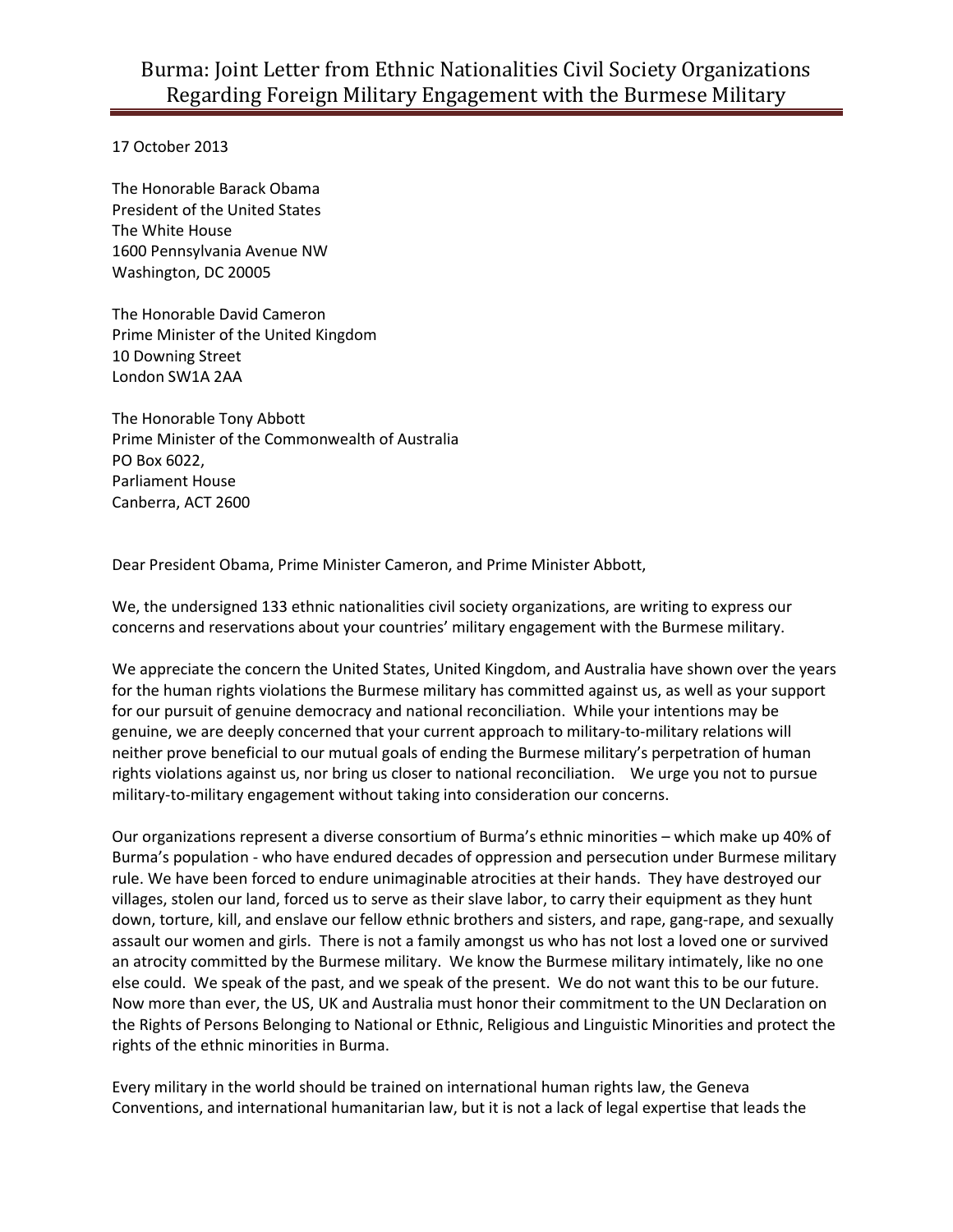Burmese military to violate these international laws. It is important to understand the Burmese military does not commit human rights abuses accidentally, out of ignorance, because they do not know any better, or because they are not properly trained. Burmese military leadership orders their officers and soldiers to violate our human rights precisely because that is the objective they aim to achieve. The Burmese military wants to control our land and resources but more so they want to destroy our culture, break our spirit, break our desire for self-determination, demoralize us, and wear down our resistance until we break and agree to their rule.

Training junior officers and soldiers does not address the main problem - that soldiers are committing human rights abuses on the orders of their military and political leaders. Even if soldiers do receive human rights training, it will be impossible and even illegal for them to apply such training. Regardless, human rights violations will continue because the Burmese military command will continue to use proxy militias to carry out attacks and human rights abuses in thinly veiled attempts to conceal official involvement. Violations will also continue to be perpetuated by army involvement in policing and security provision efforts throughout Burma.

The Constitution of Burma is not democratic. It gives the military a dominant role in all levels of government. Nearly every repressive law introduced by past dictatorships remains in place, and new laws introduced since Thein Sein became President do not meet international human rights standards. Unless military engagement preconditions revision of the Constitution, even if soldiers are trained to defend the rule of law, they are in effect being trained to defend a constitution that does not protect human rights and to enforce repressive laws.

Despite international perceptions that some of Burma's political leaders are interested in reform, the Burmese military could not be characterized in such a light. The main reforms in which the military is interested are economic reforms, not democratic reforms. This prioritization greatly benefits the Burmese military leadership, whose large economic interests and holdings ensure they profit enormously from seizing our land and resources. Failure to remove the financial incentive the Burmese military receives from confiscating our land and resources undermines the United States, United Kingdom, and Australian governments' intent to promote human rights and reform in Burma through foreign investment.

The Burmese military's lack of commitment to democratic reform is evident in its continuing attacks against ethnic minorities and its failure to work honestly toward a genuine peace. The military broke a 17-year-old ceasefire with the Kachin Independence Organization (KIO) in June 2011 and continues to ignore requests to stop the attacks, which have displaced 100,000 people. The military has violated multiple ceasefires that the government has signed with the Karen, Mon, and Shan, and continues to commit war crimes and crimes against humanity. Despite statements expressing an interest in national reconciliation by peaceful means by President Thein Sein, Minister Aung Min, and others in the Burmese government, the Burmese military itself has expressed no indication that they are remotely interested in genuine reform and changing their violent practices.

The most obvious first step toward ending human rights abuses by the Burmese army would be for the Burmese government and the Burmese military to publicly acknowledge that human rights abuses have and continue to be committed by the Burmese army. Neither President Thein Sein, government ministers, nor military leaders have ever directly publicly admitted that human rights abuses were committed and continue to be committed at the hands of the military. It is extremely rare for any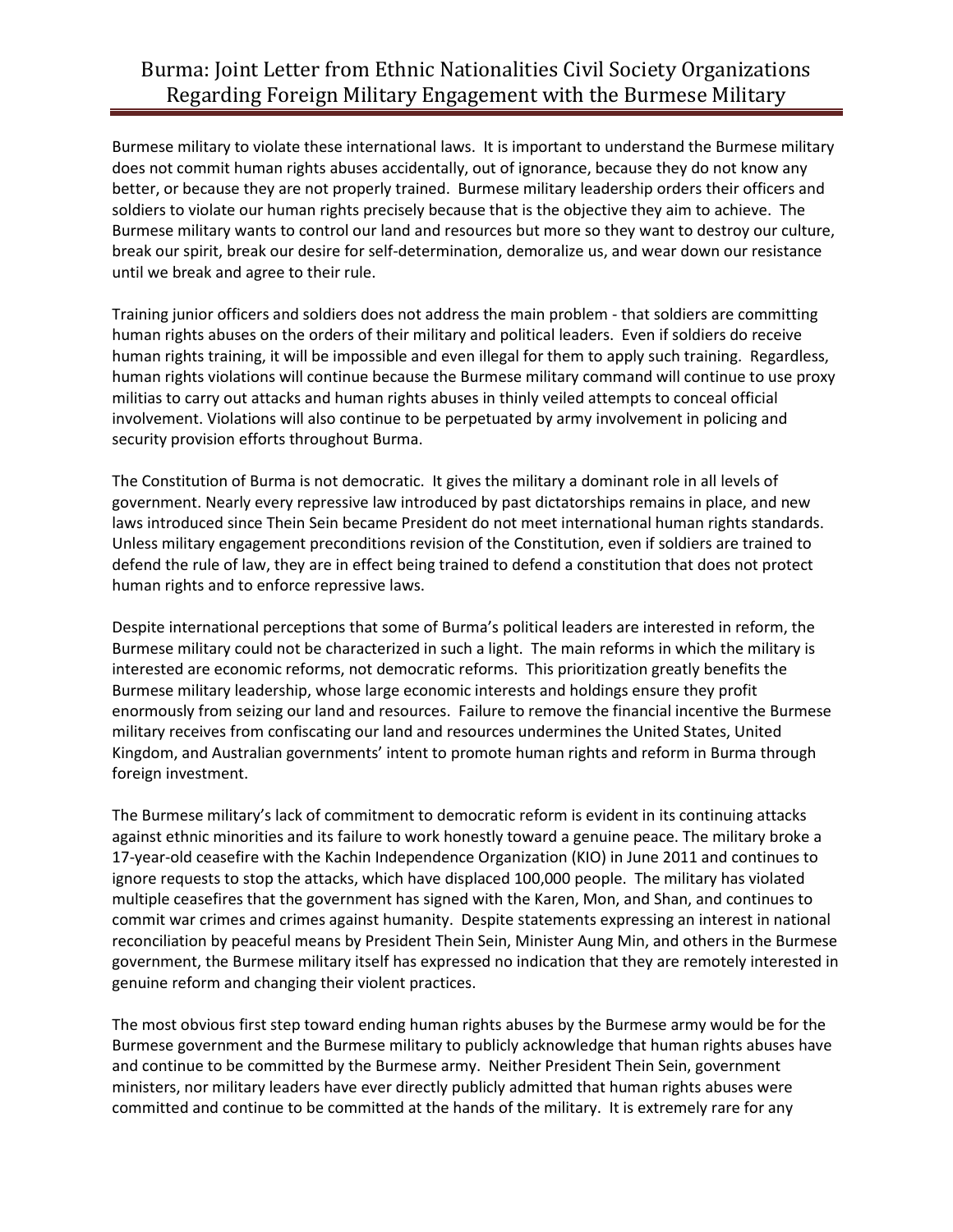soldier to be held accountable in any way for any human rights abuses, and soldiers committing human rights abuses thus continue to act with impunity. The military's failures to admit human rights abuses and hold perpetrators accountable demonstrate a serious lack of commitment to genuine reform and reconciliation.

If the United States, United Kingdom, and Australia are truly interested in helping us convince the Burmese military to stop committing human rights abuses against us, to agree to civilian control over the military, to divest their economic holdings, and to agree to amend the constitution to create a federal union of Burma, then we urge you to implement the following recommendations regarding military-to-military engagement.

The Burmese military wants a relationship with your militaries and the legitimacy and prestige you have given them with this relationship. We thus urge you to use this interest as leverage to attain concrete genuine reform.

### *Preconditions to Military Engagement, including human rights training:*

- Require the Burmese military to demonstrate a genuine interest in reform by stopping all attacks throughout the country in both ceasefire and non-ceasefire areas, withdrawing from conflict zones (i.e. halting construction and any reinforcement of army camps, and relocating military bases), sending soldiers back to barracks (i.e. halting the use of soldiers in economic development projects), adhering to the conditions of ceasefire agreements, and signing a code of conduct;
- Require the Burmese government and the Burmese military to publicly acknowledge that human rights abuses have and continue to be committed by the Burmese military and commit to a zero tolerance policy;
- Require the Burmese military to establish, with international support, an independent military police force that will investigate allegations of human rights abuses by soldiers, and the creation of an open judiciary process where such soldiers are given fair trials and sentences.

### *Preconditions to Military Engagement, besides human rights training:*

 Require the Burmese military to agree to amend the constitution to provide for civilian control of the military and national reconciliation, and to establish legitimate justice and accountability mechanisms.

### *Specific criteria for Military Engagement:*

- Human rights training should include international human rights law, civilian control of the military, and justice and accountability mechanisms both through the chain-of-command and civilian authority;
- No trainings should take place outside of Burma;
- US, UK, or Australian government civilian leadership should be present to reinforce the notion of civilian authority over the military;
- Burmese government civilian leadership should be present to receive training on civilian oversight of the military;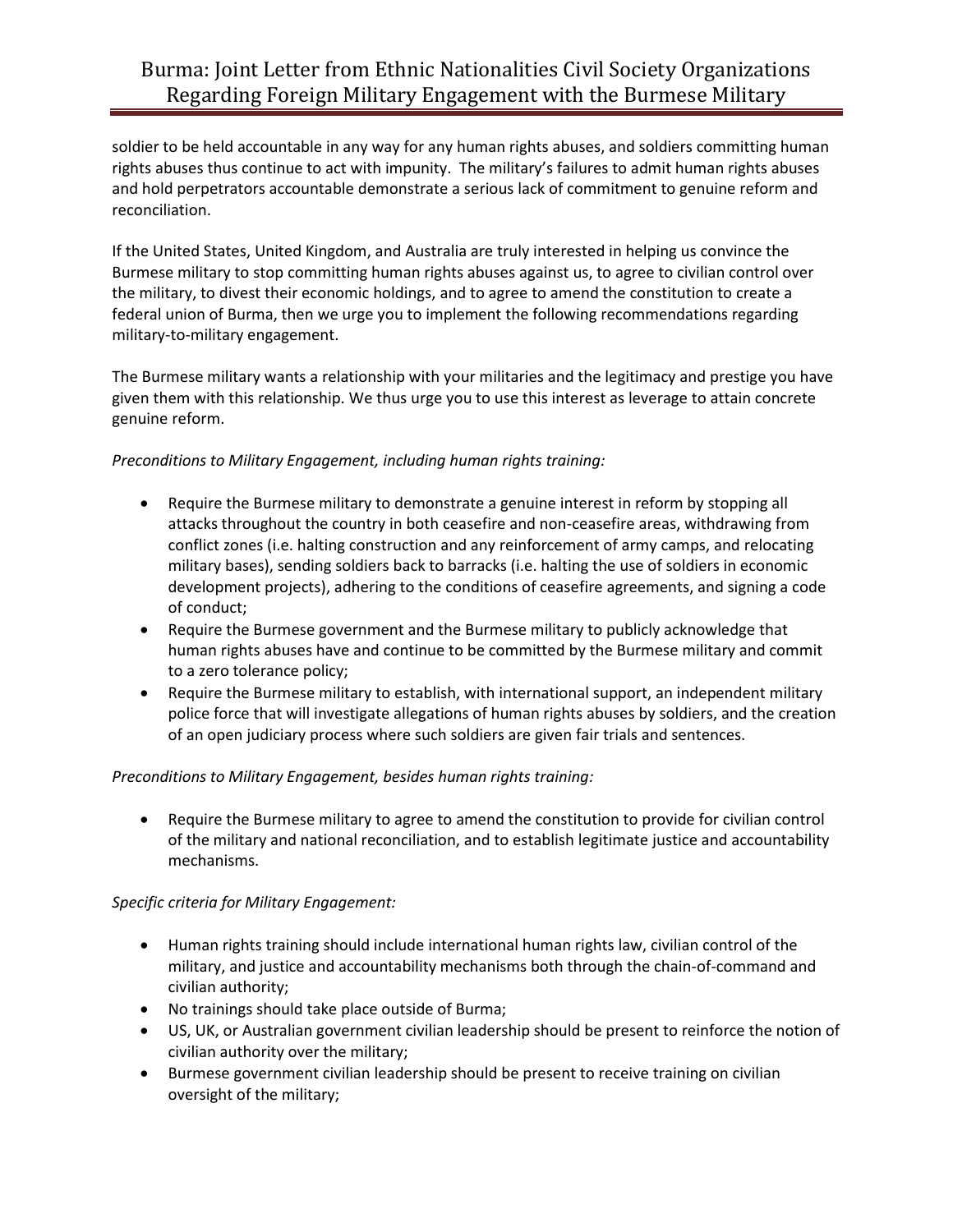- Engagement with the Burmese military should be pursued in tandem with engagement with the ethnic armed groups;
- Do not provide any trainings that enhance the Burmese military's attack capabilities against ethnic nationalities.

Given the intransigence of the Burmese military toward reform, it is vital that all potential opportunities to end the suffering of our communities and bring about national reconciliation be utilized as best as possible. The Burmese military values engagement with the US, UK, and Australian militaries and the legitimacy it portrays. Allowing military engagement with the Burmese military without requiring the Burmese military to demonstrate an interest in reform and to adhere with our preconditions conveys an undeserved legitimacy on the Burmese military and will jeopardize our efforts to persuade the Burmese military to agree to national reconciliation. We urge you to heed our recommendations; do not waste this opportunity to secure our safety, our lives, and our future.

Sincerely,

### **Organizations Names, Locations:**

Anglican Karen Church, TN, USA Assistance Association for Political Prisoners – Burma/Thailand Australian Karen Organization Inc., Australia Back Pack Health Worker Team, Burma/Thailand Bowling Green Karen Baptist Church, KY, USA Bridging Rural Integrated Development and Grassroots Empowerment, Burma Burma Community Rangers Organization, CO, USA Burma Issues, Burma/Thailand Burma Medical Association, Burma/Thailand Burma Partnership, Burma/Thailand Burmese Ethnic Based Community Organization Of Jacksonville, FL, USA Burmese Rohingya Community In Australia, Australia Burmese Rohingya Organization UK, UK Burmese Women's Union, Burma/Thailand Campaign Action Coordination Team, Burma Chin Human Rights Organization, Canada Committee of Internally Displaced Karen People, Burma/Thailand Country-side Karen Community of Georgia, GA, USA Dallas-Fort Worth Kachin Baptist Church, TX, USA Denmark Karen Organization, Denmark Eastern Naga Development Organization, Burma Ebenezer Karen Church, Dallas, TX, USA Equality Myanmar/Human Rights Education Institute of Burma, Burma/Thailand Ethnic Community Development Forum, Burma/Thailand

Euro Kachin Network, Europe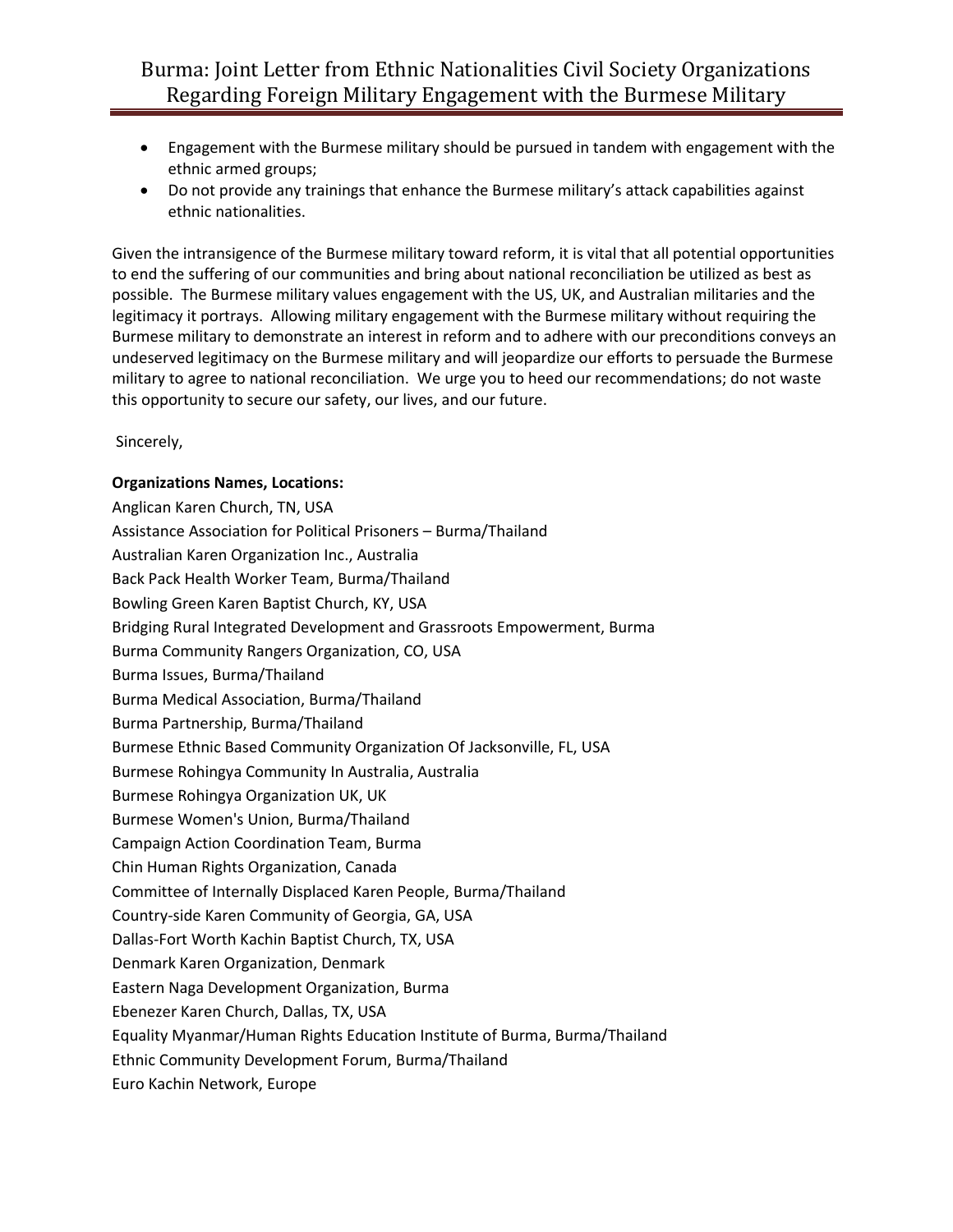Finland Karen Culture Association, Finland Generation Wave, Burma Houston Kachin Community, TX, USA Htoi Gender and Development Foundation, Burma Human Rights Foundation of Monland, Burma/Thailand Indiana Karen Baptist Fellowship, IN, USA Joint Action Committee for Democratic Burma, Australia Jury's Orphanage, Thailand/Burma Kachin Alliance, USA Kachin Association Norway, Norway Kachin Association of Australia, Australia Kachin Baptist Church of Georgia, GA, USA Kachin Canadian Association, Canada Kachin Catholic Community, Austin, TX, USA Kachin Catholic Community, TX, USA Kachin Christian Association of America, Los Angeles, CA, USA Kachin Christian Fellowship of Utah, UT, USA Kachin Community of Denmark, Denmark Kachin Community of Indiana, IN,USA Kachin Community of Louisiana, LA, USA Kachin Community of Mississippi, MS, USA Kachin Community of Tennessee, TN, USA Kachin Community Sweden, Sweden Kachin Community the Netherlands, the Netherlands Kachin Community UK, UK Kachin Community, Los Angeles, CA, USA Kachin Culture and Literature Association of San Francisco Bay Area, CA, USA Kachin Development Foundation, FL, USA Kachin Development Network Group, Burma/Thailand Kachin Development Society of Nebraska, NE, USA Kachin Literature and Culture Community, Singapore Kachin National Organization (UK), UK Kachin Peace Network, Burma Kachin Women Association Thailand, Burma/Thailand Karen American Organization of Connecticut, CT, USA Karen Association of Iowa, IA, USA Karen Community Association UK, UK Karen Community Norway, Norway Karen Community of Canada, Canada Karen Community of Kansas City, KS, USA Karen Community of Minnesota, MN, USA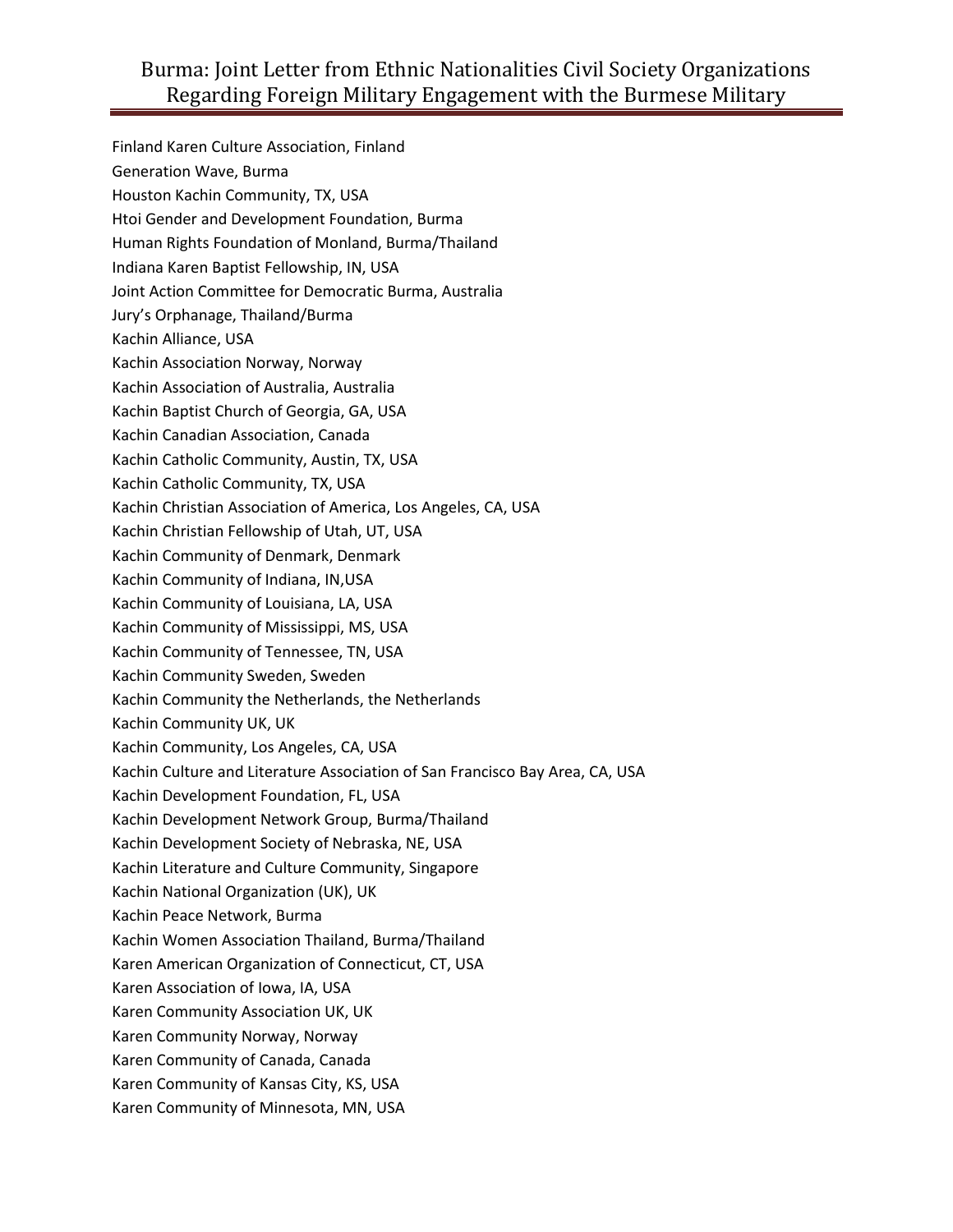Karen Community of New Bern, NC, USA Karen Community Association of Wisconsin, WI Karen Community Society of British Columbia, Canada Karen Environmental and Social Action Network, Burma/Thailand Karen Human Rights Group, Burma/Thailand Karen National Community Netherlands, Netherlands Karen Office of Relief and Development, Burma/Thailand Karen Teacher Working Group, Burma/Thailand Karen Women Empowerment Group, Burma Karen Women's Organization, Burma/Thailand Karen Youth Organization, Burma/Thailand Karenni Civil Societies Network, Burma/Thailand Karenni Federation of Australia Inc., Australia Karenni National Women's Organization, Burma/Thailand Karenni National Youth Organization, Burma/Thailand Kaung Rwai Social Action Network, Burma Kayan National Development Foundation, Burma/Thailand Kayan Women's Organization, Burma/Thailand Kuki National Organization, Burma Kuki Students Democratic Front, Burma Kuki Women's Human Rights Organization, Burma Lahu National Development Organization, Burma/Thailand Lahu Women's Organization, Burma/Thailand Louisville Karen Community, KY, USA Methodist Karen Church, TN, USA Michigan Kachin Community, MI, USA Mid-Atlantic Kachin Christian Fellowship, PA, USA Mon National Council (MNC), Australia Mon Youth Progressive Organization, Burma/Thailand Nationalities Youth Forum, Burma/Thailand New Myanmar Foundation, Burma New Zealand Kachin Community, New Zealand New Zealand Karen Association, New Zealand NINGTAWN, Kachin Education Support Group, Burma Overseas Mon Women's Organization, Burma/Thailand Overseas Mon Coordinating Committee, USA Palaung Women's Organization, Burma/Thailand Pan Kachin Development Society, Burma/Thailand Pa-O National Liberation Organization, Burma/Thailand Pa-O Women's Union, Burma/Thailand Pennsylvania/ New Jersey Kachin Fellowship, PA, USA People's Defense Force, Burma/Thailand